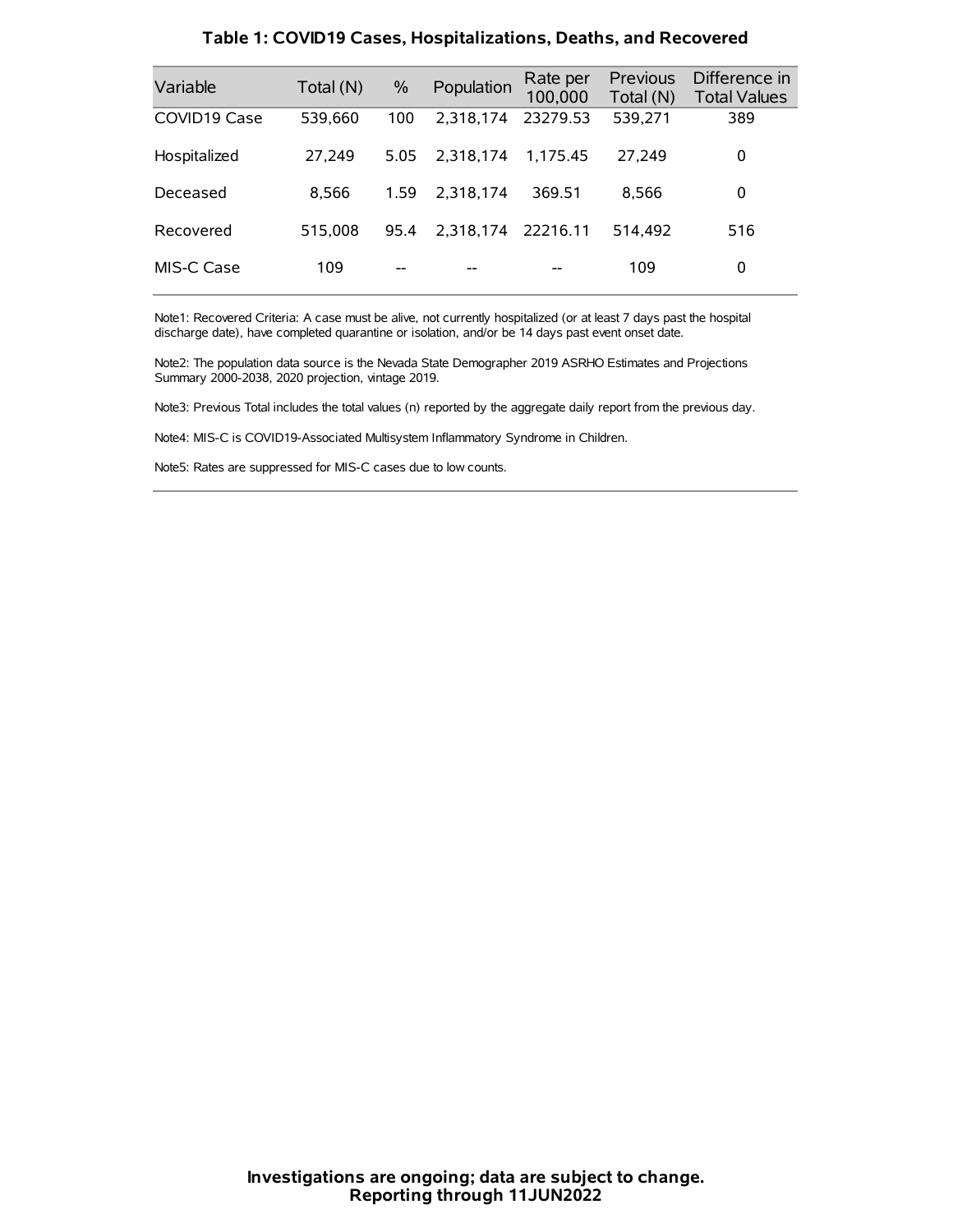# **Table 2: COVID19 Cases**

| Variable                     | Outcome                           | $\mathsf{N}$ | $\%$ | Population | Rate per<br>100,000 |
|------------------------------|-----------------------------------|--------------|------|------------|---------------------|
| Age Categories               | Aged 4 or less                    | 13813        | 2.56 | 149,165    | 9260.2              |
|                              | Aged 5 to 17                      | 66014        | 12.2 | 406,595    | 16236               |
|                              | Aged 18 to 24                     | 61123        | 11.3 | 216,762    | 28198               |
|                              | Aged 25 to 49                     | 240300       | 44.5 | 803,732    | 29898               |
|                              | Aged 50 to 64                     | 100724       | 18.7 | 423,461    | 23786               |
|                              | Aged 64+                          | 57522        | 10.7 | 318,459    | 18063               |
|                              | Unknown                           | 164          | 0.03 |            |                     |
| <b>Birth Sex</b>             | Female                            | 280749       | 52.0 | 1,160,285  | 24197               |
|                              | Male                              | 254583       | 47.2 | 1,157,889  | 21987               |
|                              | Unknown                           | 4328         | 0.80 |            |                     |
| Race/Ethnicity               | Hispanic                          | 151618       | 28.1 | 763,053    | 19870               |
|                              | White                             | 141201       | 26.2 | 1,006,929  | 14023               |
|                              | <b>Black</b>                      | 51355        | 9.52 | 262,671    | 19551               |
|                              | Asian or Pacific Islander         | 46126        | 8.55 | 270,209    | 17070               |
|                              | American Indian, Eskimo, or Aleut | 2094         | 0.39 | 15,311     | 13676               |
|                              | Other                             | 39399        | 7.30 |            |                     |
|                              | <b>Unknown</b>                    | 107867       | 20.0 | $\cdot$    |                     |
| Underlying Medical Condition | Yes                               | 82980        | 15.4 |            |                     |
|                              | No/Unknown                        | 456680       | 84.6 |            |                     |

Note1: Breakdown of Race is exlusively non-Hispanic.

Note2: Underlying Medical Condition is any identified health condition.

Note3: The population data source is the Nevada State Demographer 2019 ASRHO Estimates and Projections Summary 2000-2038, 2020 projection, vintage 2019.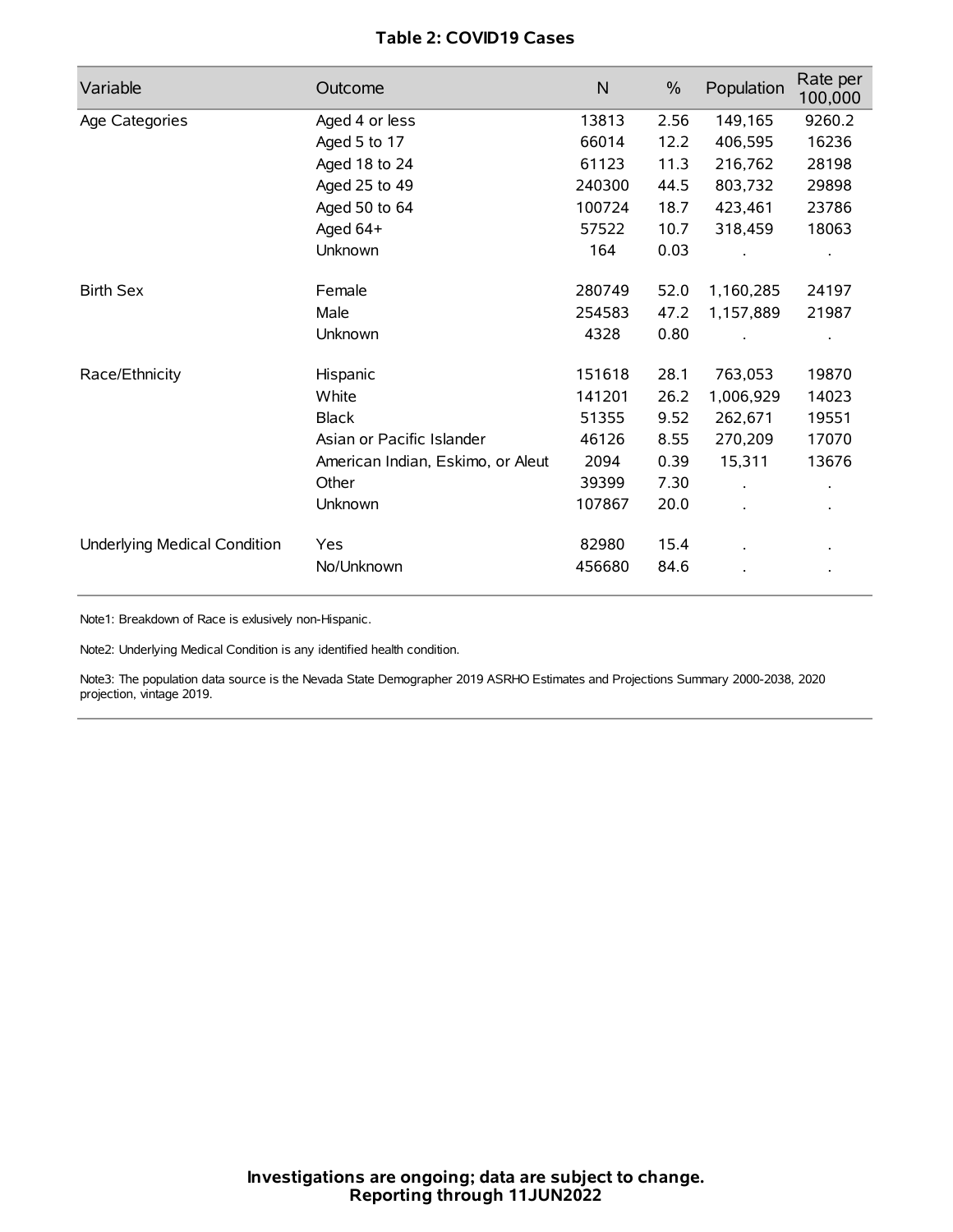| Variable         | Outcome                           | $\mathsf{N}$ | $\%$ | Population | Rate per<br>100,000 |
|------------------|-----------------------------------|--------------|------|------------|---------------------|
| Age Categories   | Aged 4 or less                    | 260          | 1.0  | 149,165    | 174.30              |
|                  | Aged 5 to 17                      | 357          | 1.3  | 406,595    | 87.80               |
|                  | Aged 18 to 24                     | 590          | 2.2  | 216,762    | 272.19              |
|                  | Aged 25 to 49                     | 6373         | 23.4 | 803,732    | 792.93              |
|                  | Aged 50 to 64                     | 7385         | 27.1 | 423,461    | 1744.0              |
|                  | Aged 64+                          | 12282        | 45.1 | 318,459    | 3856.7              |
|                  | Unknown                           | 2            | 0.0  |            |                     |
| <b>Birth Sex</b> | Female                            | 12199        | 44.8 | 1,160,285  | 1051.4              |
|                  | Male                              | 15021        | 55.1 | 1,157,889  | 1297.3              |
|                  | Unknown                           | 29           | 0.1  |            |                     |
| Race/Ethnicity   | Hispanic                          | 7109         | 26.1 | 763,053    | 931.65              |
|                  | White                             | 10706        | 39.3 | 1,006,929  | 1063.2              |
|                  | <b>Black</b>                      | 3900         | 14.3 | 262,671    | 1484.7              |
|                  | Asian or Pacific Islander         | 2808         | 10.3 | 270,209    | 1039.2              |
|                  | American Indian, Eskimo, or Aleut | 130          | 0.5  | 15,311     | 849.04              |
|                  | Other                             | 1024         | 3.8  |            |                     |
|                  | Unknown                           | 1572         | 5.8  |            |                     |

# **Table 3: COVID19 Hospitalizations - General Characteristics**

Note1: Breakdown of Race is exlusively non-Hispanic.

Note2: The population data source is the Nevada State Demographer 2019 ASRHO Estimates and Projections Summary 2000-2038, 2020 projection, vintage 2019.

Note3: Rates for categories with fewer than 12 cases are suppressed due to high relative standard error.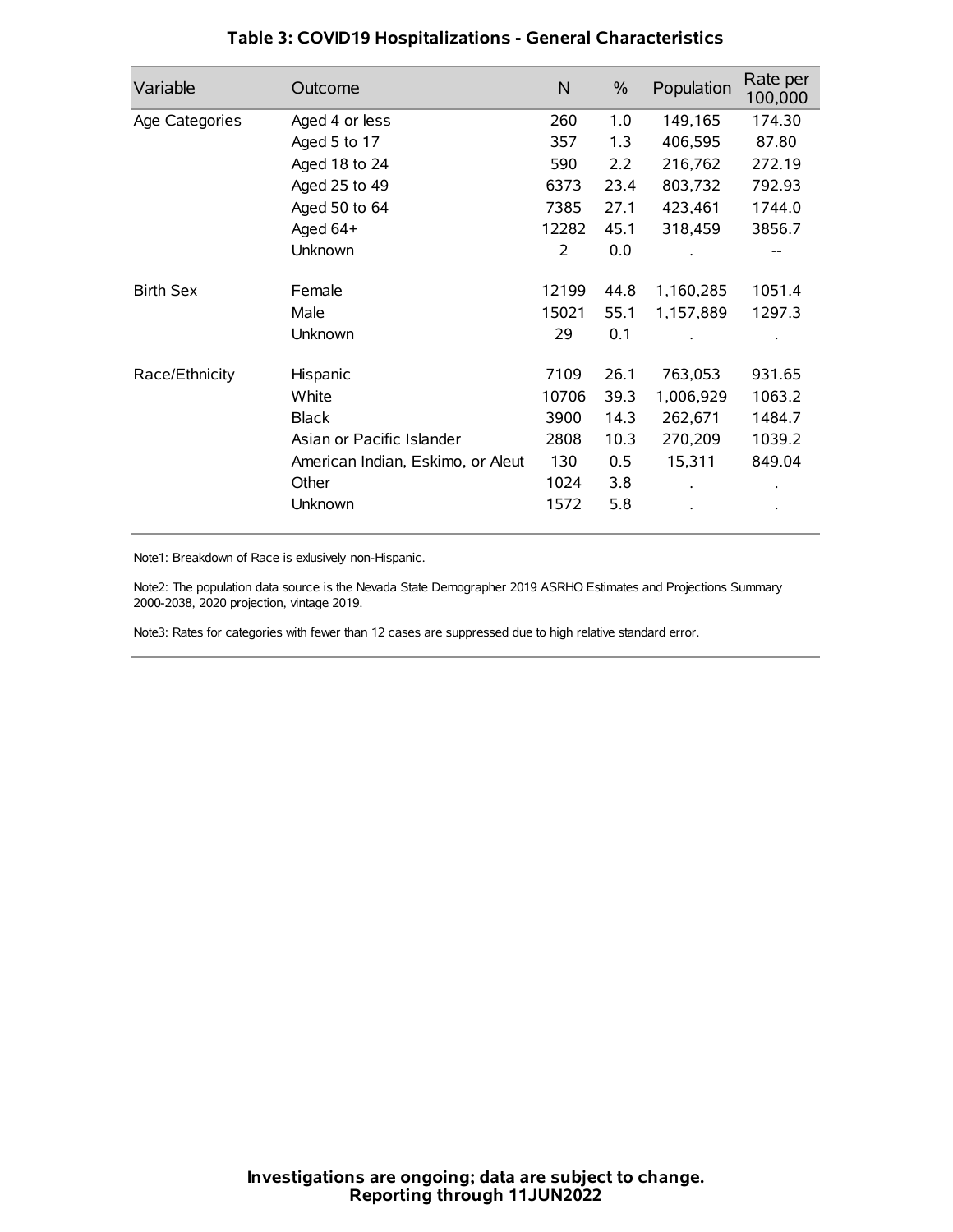| Variable                            | Outcome   | N     | $\%$ |
|-------------------------------------|-----------|-------|------|
| Deceased                            | Yes       | 6953  | 25.5 |
|                                     | No        | 20296 | 74.5 |
| ICU                                 | Yes       | 6547  | 24.0 |
|                                     | <b>No</b> | 20702 | 76.0 |
| Intubated                           | Yes       | 3111  | 11.4 |
|                                     | No        | 24138 | 88.6 |
| <b>Underlying Medical Condition</b> | Yes       | 17009 | 62.4 |
|                                     | No        | 10240 | 37.6 |
| Hypertension                        | Yes       | 9986  | N/A  |
| Immunocompromised                   | Yes       | 627   | N/A  |
| Chronic Heart Disease               | Yes       | 3631  | N/A  |
| Chronic Liver Disease               | Yes       | 387   | N/A  |
| Chronic Kidney Disease              | Yes       | 2481  | N/A  |
| <b>Diabetes</b>                     | Yes       | 7118  | N/A  |
| Neurologic/Neurodevelopmental       | Yes       | 1270  | N/A  |
| Chronic Lung Disease                | Yes       | 4196  | N/A  |
| <b>Historically Healthy</b>         | Yes       | 4804  | N/A  |
| Other                               | Yes       | 7150  | N/A  |

# **Table 4: COVID19 Hospitalizations - Morbidity**

Note1: Underlying Medical Condition is any identified health condition.

Note2: The breakdown of health conditions are not mutually exlusive (i.e., a person can have more than one risk factor).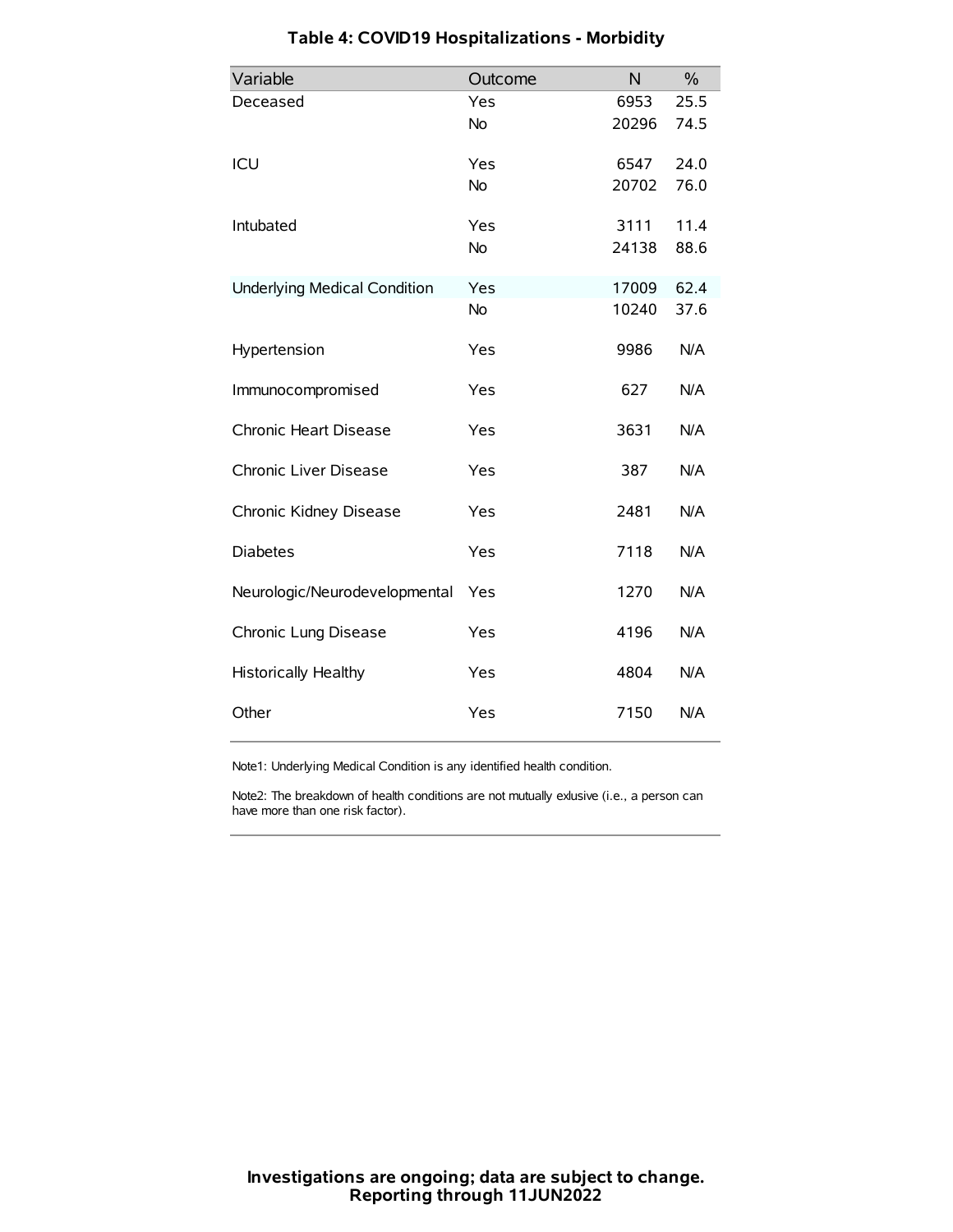| Variable         | Outcome                           | N    | $\%$ | Population | Rate per<br>100,000 |
|------------------|-----------------------------------|------|------|------------|---------------------|
| Age Categories   | Aged 4 or less                    | 3    | 0.0  | 149,165    |                     |
|                  | Aged 5 to 17                      | 7    | 0.1  | 406,595    |                     |
|                  | Aged 18 to 24                     | 20   | 0.2  | 216,762    | 9.23                |
|                  | Aged 25 to 49                     | 725  | 8.5  | 803,732    | 90.20               |
|                  | Aged 50 to 64                     | 1839 | 21.5 | 423,461    | 434.28              |
|                  | Aged 64+                          | 5972 | 69.7 | 318,459    | 1875.3              |
| <b>Birth Sex</b> | Female                            | 3386 | 39.5 | 1,160,285  | 291.82              |
|                  | Male                              | 5179 | 60.5 | 1,157,889  | 447.28              |
|                  | Unknown                           | 1    | 0.0  |            |                     |
| Race/Ethnicity   | Hispanic                          | 1993 | 23.3 | 763,053    | 261.19              |
|                  | White                             | 4283 | 50.0 | 1,006,929  | 425.35              |
|                  | <b>Black</b>                      | 1104 | 12.9 | 262,671    | 420.30              |
|                  | Asian or Pacific Islander         | 1048 | 12.2 | 270,209    | 387.85              |
|                  | American Indian, Eskimo, or Aleut | 48   | 0.6  | 15,311     | 313.49              |
|                  | Other                             | 82   | 1.0  |            |                     |
|                  | Unknown                           | 8    | 0.1  |            |                     |

### **Table 5: COVID19 Deaths - General Characteristics**

Note1: Breakdown of Race is exlusively non-Hispanic.

Note2: The population data source is the Nevada State Demographer 2019 ASRHO Estimates and Projections Summary 2000-2038, 2020 projection, vintage 2019.

Note3: Rates for categories with fewer than 12 cases are suppressed due to high relative standard error.